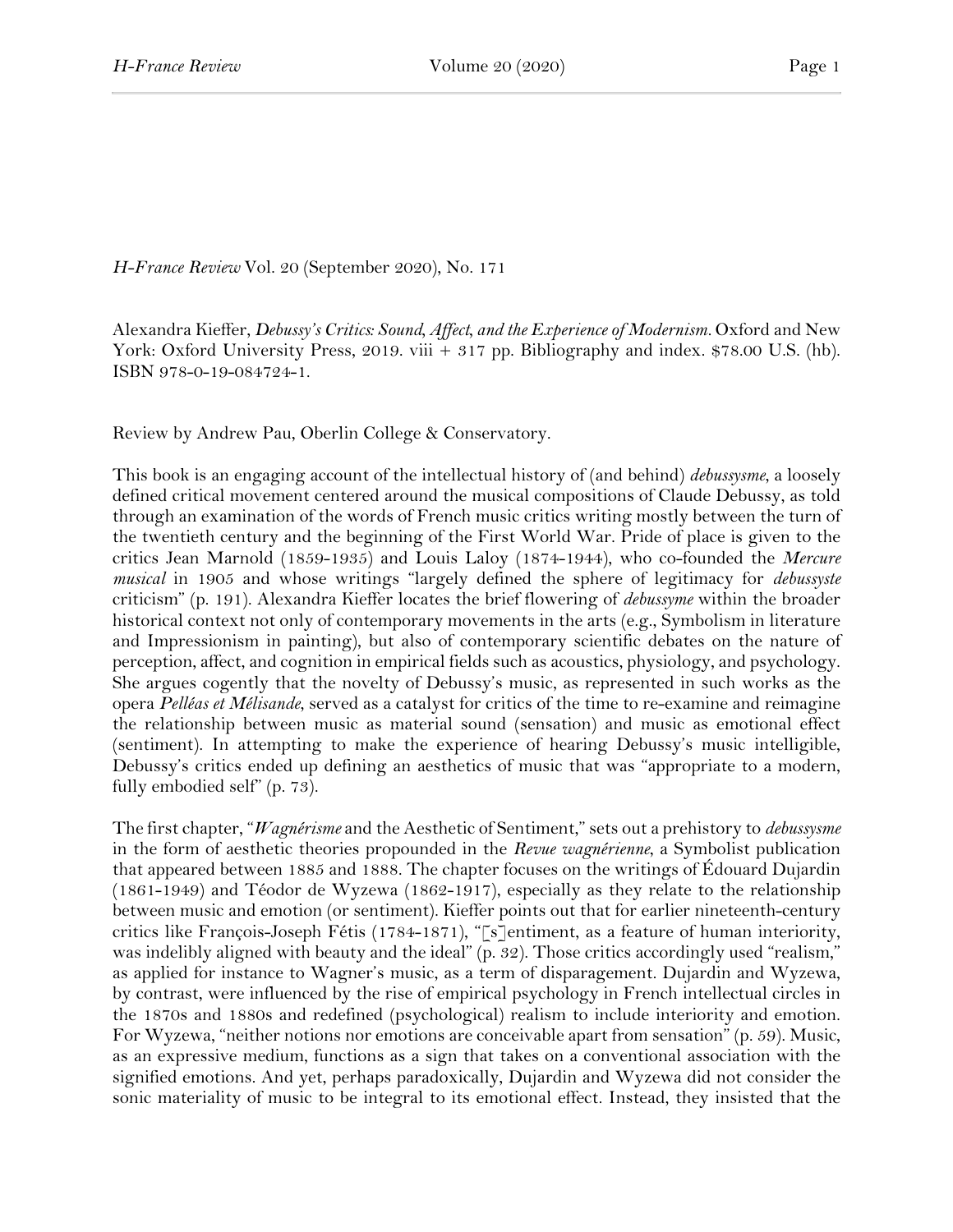sign character of music, or music-as-sound, must ultimately be disregarded in favor of the emotions that they signify (p. 54). In Kieffer's account, it was up to the *debussystes* to take the next step and elevate sensation to the same ontological level as sentiment (p. 73).

The next chapter, "*Pelléas et Mélisande* and the Aesthetic of Sensation," traces the reception history of Debussy's opera in the immediate wake of its premiere at the Opéra-Comique in 1902. Kieffer argues that the arrival of *Pelléas* on the Parisian music scene coincided with an evolving "shift in conceptualizing music and sound, convention and materiality, sentiment and sensation" and that the critical reception to the opera further contributed to that shift in musical thought (p. 85). Debussy's score for *Pelléas* departed from convention in various ways that served to emphasize the music's sonic materiality. Maurice Maeterlinck's text contains numerous invitations for the characters (and by extension the audience) to attend to sounds and noises (e.g., "Entendez-vous la mer?" and "Quel-est ce bruit?") and Debussy's setting often blurs the distinction between music-as-sound and music-as-sentiment (pp. 75-83).<sup>[1]</sup> In addition, Debussy's vocal writing eschewed melodic lyricism in favor of speech-like inflections and rhythms, and his orchestral language largely avoided predictable chord progressions and other traditional conventions of tonal harmony. Since critics were deprived of conventional musical signifiers, they were in a way forced to contemplate the nature of the sign (i.e., musical sound) itself. Using words like "landscape," "atmosphere," and "color," some reviewers of *Pelléas* identified in Debussy's score a faithful representation of the external natural world, in addition to the inner emotional world of the characters. Pierre Lalo (1866-1943), for instance, described passages in the score as "the quivering of the wind and the water" and the "muted beating of the waves" (p. 104). For sympathetic critics such as Lalo, Debussy's rejection of historical convention in *Pelléas* expanded the scope of music beyond the (mere) signification of interior emotion: "Debussy's music involved not only sentiment but 'sensations' and 'impressions'" (p. 114). The critical reception of *Pelléas* in 1902 set the stage for the *debussytes* Marnold and Laloy later in the decade.

Chapter three, "Marnold: Music as Epistemology," is devoted to the writings of Jean Marnold (*né* Jean Morland) in publications such as the *Mercure de France*, the *Courier musical*, and the *Mercure musical*. Under the influence of the work of the German physicist Hermann von Helmholtz (1821-1894) on acoustics and the physiology of hearing, Marnold viewed Debussy's innovations in harmony as "the next logical step in the evolution of music" (p. 138). For Helmholtz, the process of hearing is a malleable one and the ear can be trained over time to hear frequencies that it habitually disregards. Marnold extrapolated from Helmholtz's work an evolutionary view of harmony in which "the hearing of new intervallic relationships required a heightened sensory discernment that Marnold identified as the essence of musical genius" (p. 147). The "genius" of Debussy thus lay in his ability to discern previously unperceived acoustical possibilities (such as new ways of forming and combining chords) and to present them in musical compositions that would expose audiences to new modes of hearing. In contrast to critics such as Lalo, Marnold downplayed the importance of Debussy's compositional sensibility and rejection of musical convention, conceiving of Debussy's innovations in harmony as quasiscientific discoveries (along the lines of the Curies' discovery of radium) rather than inventions (p. 179). While Marnold acknowledged the emotional effects of Debussy's music, he viewed these effects as historically transient (i.e., dependent on the changing sensory capacities of audiences). True beauty lies not in emotional effects but in "the timeless and objective qualities of musical sound in itself" (p. 153). Although Marnold's views represented a fringe position at the time of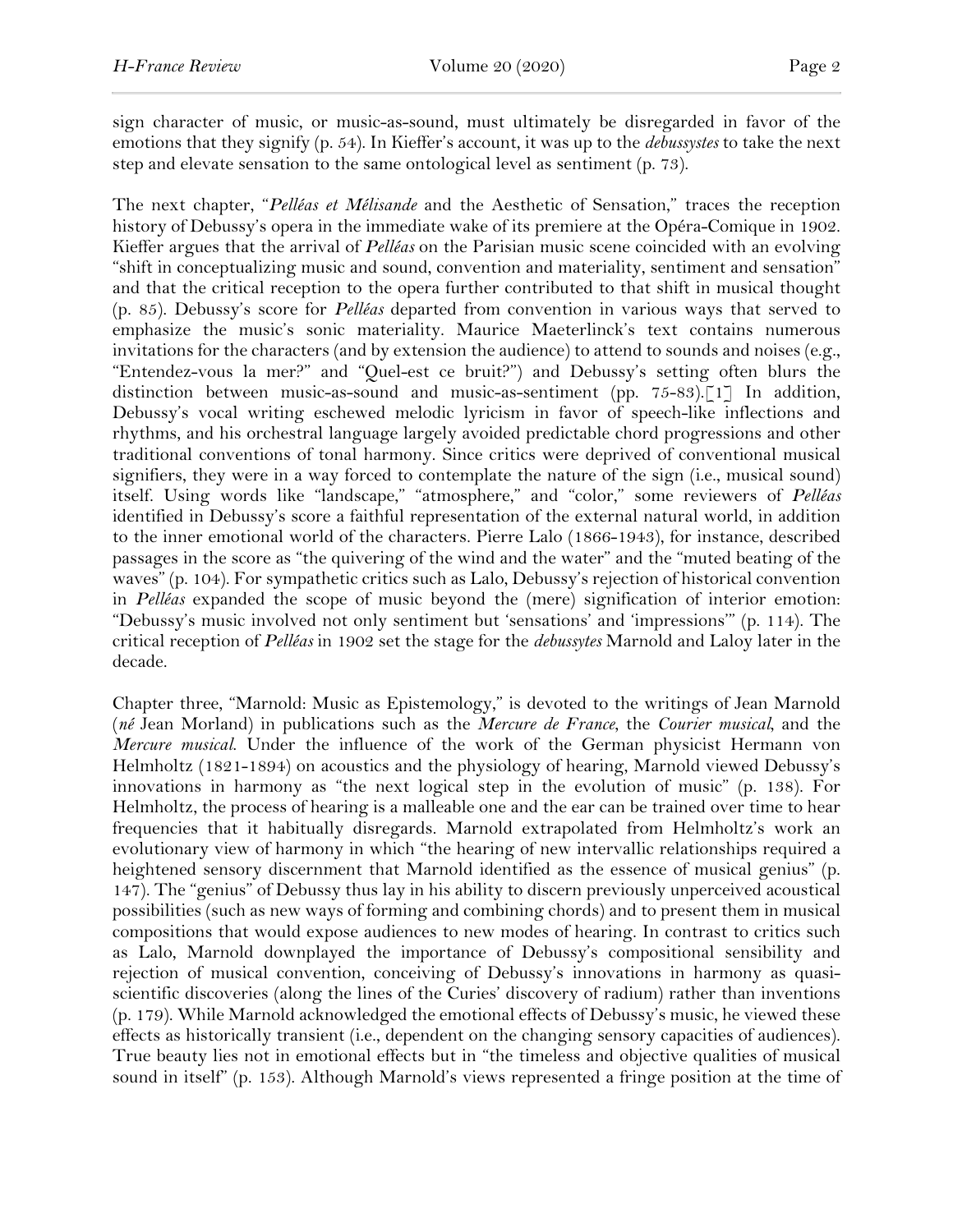*Pelléas*'s premiere, they would ultimately transform Debussy criticism in the early years of the twentieth century (p. 138).

Chapter four, "Laloy: Music as Truth," covers a series of essays that Louis Laloy wrote on Debussy's music between 1901 and 1910. Laloy was a close friend of Debussy's and a critic with diverse interests, but his "eclectic array of source material did not always add up to a coherent whole" (p. 242). In contrast to Marnold's view of Debussy's music as the culmination of a teleological progression, Laloy's critical writings on Debussy contain frequent references to the music of the distant past (e.g., ancient Greek scales and Gregorian chant) as well as to the music of distant lands, most notably China.[2] Laloy prized Debussy's music for its simplicity and "naturalness," specifically in the way it discloses "the natural truths of emotional experience" (p. 208). Indeed, Laloy conceived of "a general movement observable across the arts from the artificial to the 'natural'" (p. 220) that would lead to a "music of the future" (*musique de l'avenir*) that is governed less by human conventions ("notes") and more by the noisy sonic world of nature ("sounds"). In his 1910 article "Claude Debussy et le debussysme," Laloy concluded that *debussysme* was to music what Symbolism was for poetry and Impressionism was for painting: namely, "the apotheosis of sensation" (p. 229). Debussy's music is "a music that obeys no precepts, only the laws of sensation: a purely auditory music, as Impressionist painting is entirely visual" (p. 230). For Laloy, as for Marnold, the "radical sonic materiality" that characterized Debussy's music meant that "the entire category of 'music' and its encounter with the human person needed to be rethought" (p. 247). Laloy's 1910 article was arguably the high-water mark of *debussysme*.

The last chapter, "Rewriting Modernism," takes a retrospective look at *debussysme*, focusing on the period between 1910 and 1914. The chapter is divided into two parts. The first part charts the ways in which Debussy's own writings on music may have been influenced by *debussyste* critics like Marnold and Laloy. According to Kieffer, Debussy's thinking developed over the first decade of the twentieth century to mirror that of the *debussystes* in two main ways: "[F]irst, the development of a particular kind of listening, born from a collapse of the distinction between music and noise, as the foundation for his compositional practice; and second, a reconsideration of the psychology of music and emotion" (p. 249). The second part of the chapter charts the decline of *debussysme* after about 1910, by which time Debussy no longer occupied a central place in music criticism. Marnold had moved on to the consideration of composers such as Richard Strauss, Maurice Ravel, and Igor Stravinsky, and Debussy's works were no longer regarded as the self-evident future of music. Laloy, for his part, revisited *Pelléas et Mélisande* in 1914 and suggested that Debussy's score, like a Beethoven sonata or string quartet, was held together by its own "internal logic" (p. 284). Kieffer argues that Laloy's turn away from *debussysme* towards the more universal values of formalism reflected the influence of Henri Bergson's philosophy, as well as a broader political and intellectual shift towards universality that would take hold especially after the First World War (pp. 283–286). Finally, as a coda, Kieffer offers a critique of the musical philosophy of Vladimir Jankélévitch, whose writings on "*mystère*" and "ineffability" have become influential in current musicological scholarship, and suggests that a reading of Debussy's critics and a consideration of the rise and fall of *debussysme* can offer "an intellectualhistorical corrective to a [scholarly] conversation that has tended to play out in exclusively philosophical terms" (p. 295).

Kieffer's book is a valuable addition to the extensive bibliography on Debussy and his music. It masterfully combines elements of the genres of reception history and intellectual history, and its discussion of the complex relationships between sensation, sensibility, and sentiment provides a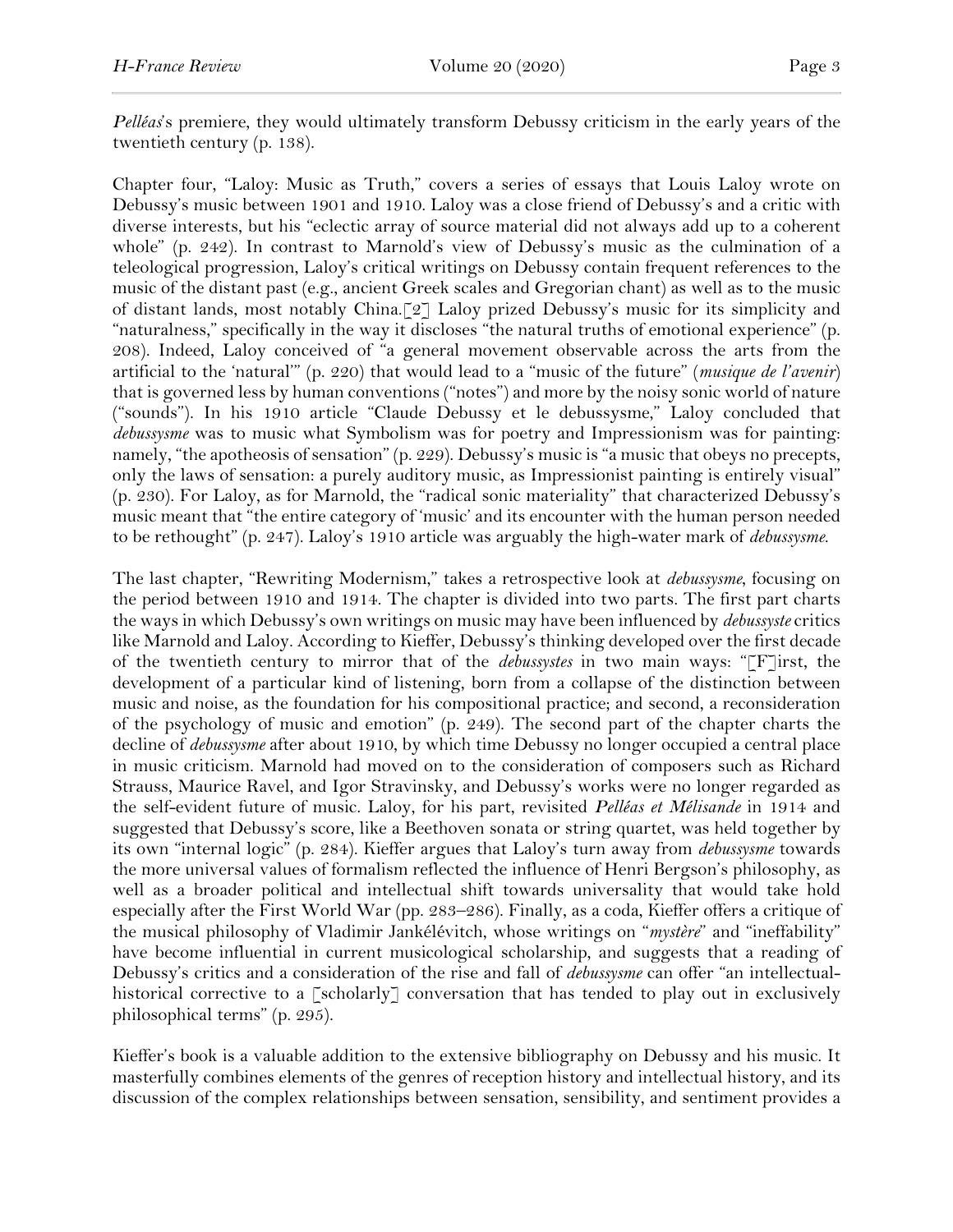productive frame through which to (re)consider the music of Debussy and its impact on both historical and present-day audiences. The examination of early twentieth-century accounts of the embodied listening experience provides a helpful historical supplement to current scholarly work on music and embodied cognition.[3] In addition, Kieffer's elevation of Debussy's critics to center stage offers a corrective to an older school of historical musicology that tended to deemphasize things like "critical reviews of *Pelléas et Mélisande*…because these relate to Debussy only at second-hand."[4] After all, as Kieffer points out, subjective accounts of musical experiences can be "real" to the historical subject and offer insight even if they cannot be verified to be objectively "true" by the historian  $(p. 16)$ . [5] The book provides a vivid demonstration of how the exchange of intellectual and musical ideas between Debussy and his critics was a twoway affair, and it was enlightening to reread familiar extracts from Debussy's own writings in the final chapter after spending time with the words of the critics. A project of this kind necessarily involves a fair amount of "he said, he said." However, Kieffer manages to skillfully weave a cohesive narrative around her wide range of sources. If some passages appear at times to veer off on tangents (the discussion of Albert Bazaillas around pp. 270-276 comes to mind), that is a small price to pay for the encyclopedic scope of the book's coverage.

## NOTES

[1] One of Kieffer's musical examples (Example 2.4) perfectly encapsulates this blurring of distinctions. In act 2, scene 1 of *Pelléas*, the harp plays twelve consecutive attacks of the same note just after Mélisande accidentally drops her wedding ring into a well. The harp passage may initially be heard to "convey an ominous sense of dramatic stillness" (music as sentiment), but later on in the scene, Pelléas mentions that "midi sonnait au moment où l'anneau est tombé," thus "retrospectively identifying the harp motif as the distant ringing of the bell" (music as sound) (p. 83).

[2] These diverse references arose out of Laloy's own scholarly work. He completed a doctoral dissertation at the Sorbonne in 1904 on the ancient Greek music theorist Aristoxenus of Tarentum and published a book on Chinese music (*La musique chinoise: étude critique* [Paris: H. Laurens, 1910]).

[3] See, e.g., Arnie Cox, *Music and Embodied Cognition: Listening, Moving, Feeling, and Thinking* (Bloomington: Indiana University Press, 2016).

[4] Robert Orledge, *Debussy and the Theatre* (Cambridge: Cambridge University Press, 1982), p. xi ("Accounts of Debussy reacting to events in the theatre…take precedence over such things as critical reviews of *Pelléas et Mélisande*…because these relate to Debussy only at second-hand").

[5] Kieffer draws here on the distinction between the "real" and the "true" articulated in the work of the scholar of religion Amy Hollywood (p. 15). See Amy Hollywood, *Acute Melancholia and Other Essays: Mysticism, History, and the Study of Religion* (New York: Columbia University Press, 2016), p. 3.

Andrew Pau Oberlin College & Conservatory apau@oberlin.edu